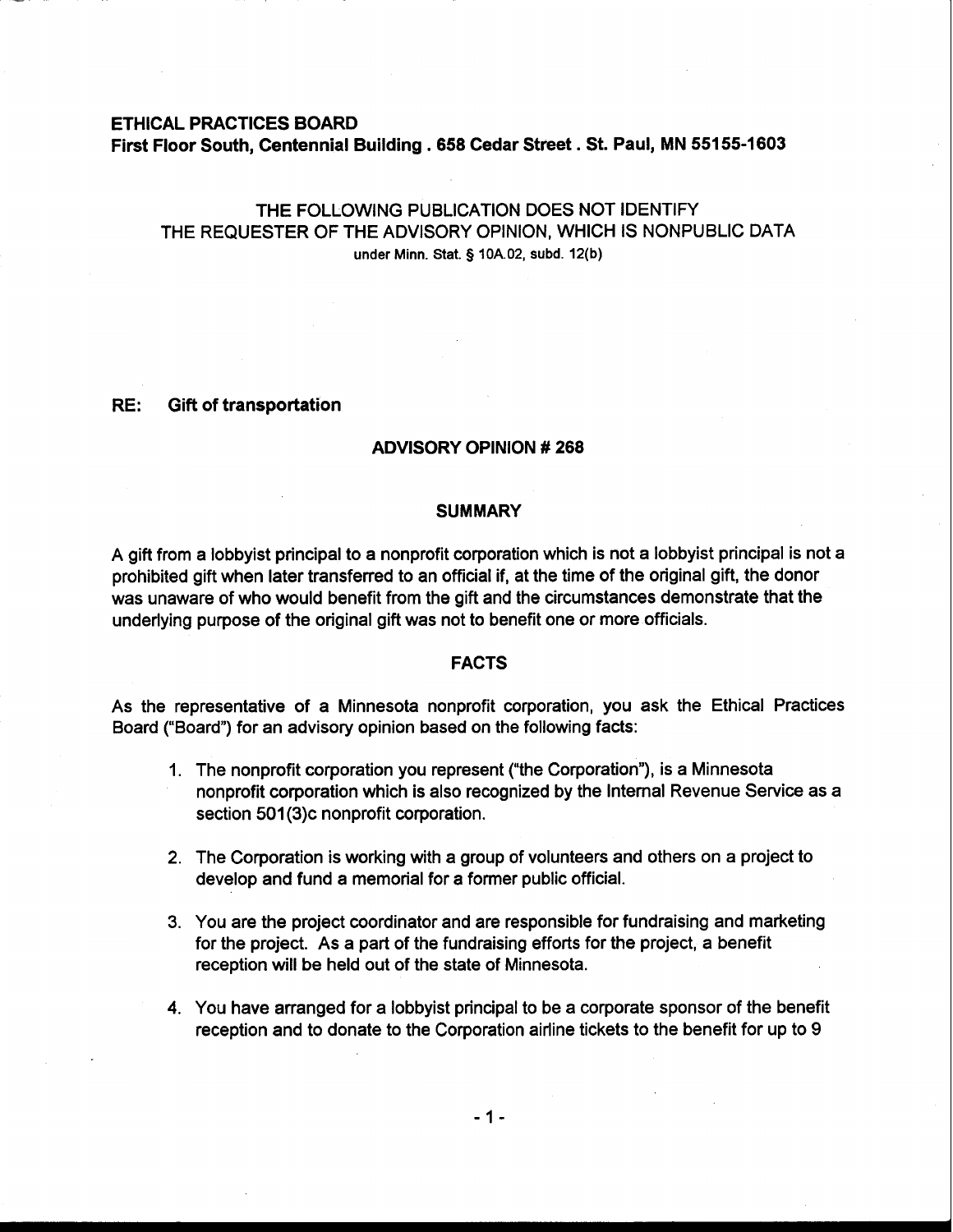people. These tickets may be used by the Corporation as needed for staff, guests, family members, and others who you, as the project coordinator, determine should attend the event using the Corporation's tickets. The donor will not know who will use the tickets until advised by the Corporation of the passenger names.

- 5. You have determined that it would be appropriate for one of the Corporation's tickets to be used by an individual who is an official under Minn. Stat. § 10A.071.
- 6. You are not a lobbyist under Minn. Stat. § 10A.O1, subd. 11. The Corporation is not a lobbyist principal under Minn. Stat. § 10A.O1, subd. 28, however, the donor of the tickets is a lobbyist principal.

## **ISSUE**

May the nonprofit Corporation give an airline ticket to an official if the ticket was originally a gift to the Corporation from a lobbyist principal?

#### **OPINION**

## Yes, the Corporation may give an airline ticket to an official under the specific facts presented.

Minn. Stat. § 10A.071 prohibits gifts given to officials by, or at the request of, lobbyists and lobbyist principals. In this case, the contemplated gift from the lobbyist principal will be a gift to a nonprofit corporation recognized under both Minnesota and federal tax law as a separate legal entity.

The gift is made under specific circumstances which demonstrate that its underlying purpose is not to benefit a particular official or group of officials. Thus, the transaction is recognized as a gift to the Corporation, not to an official who may later benefit from the Corporation's own subsequent gift of the item.

Issued: **&--d3** *-9g* 

Carolyn D. Rodriguez, Chair Ethical Practices Board